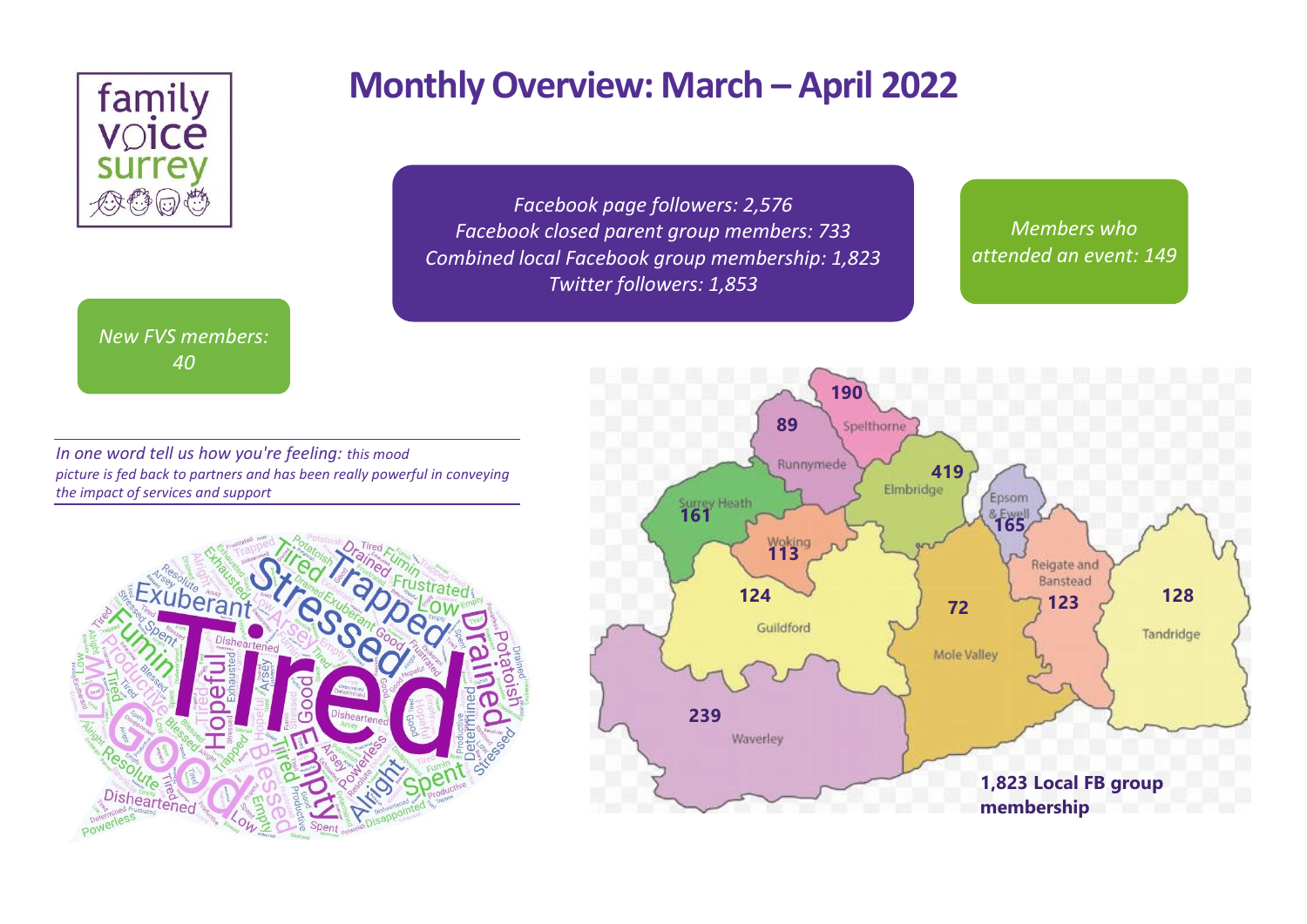

### **What we have heard**

A parent who contacted us to ask for an advocate to enable MH support as her autistic daughter is **attempting suicide** and suffers from an untreated hormonal issue/runs away from home. The mother feels so desperate and that her YP will end up dead.

Conversation with PC about the lack of PAs available. We preferred XXX way back then, but when the holidays come around it's too far away for their school holiday clubs. We use the White Lodge scheme but it's getting stupid, only three days available for the whole of the Easter holidays. 'I've been waiting for respite for ages and I chase regularly.'

Some advice given included escalating complaints through the system which is something I certainly do. The reality of this means that due to various failings I have to escalate issues on a regular basis which is extremely draining. It also means endless admin, stress and a general feeling of 'self-escalation' which goes a long way to explain the combative nature of SEND parents. This is because we have to do this on top of trying to care for our children who have many needs. **Sadly one can feel more like a manager than a parent**.

I genuinely believe SCC is striving for improvement. However I believe it will take time, a long long time due to the historic mess, enormity of the task and constrains such as finance, staffing, communication issues between departments, inefficient use of IT and lack of a marketing strategy. I actually feel really sorry for people working for SCC when they don't yet see what they have been working so hard on or towards filtering through the system, certainly not in a consistent manor. I think a lot of the staff care a hell of lot about outcomes and want to make significant improvements but their hands are often tied.

There is a huge lack of support and interaction from CAHMS after initial ADHD consultations.

Why is there so much duplication in the system? If they are pushed for resources why do they double or triple up on the same tasks such as taking history?

A local mum and dad have a boy who is on the spectrum, he displayed all the signs, but the school won't do anything to help him or even to help get him assessed. The mum reached out to me and I suggested to:

- Keep a diary of behaviours and incidents:
- Film the boy when displaying behaviour;
- Speak with and write to the school SenCo listing the incidents, mentioning the video evidence and asking clearly for an assessment of the boy by the EP and an appointment with the EP to discuss an EHCP;
- Ask the GP for a referral to a paediatrician for suspected autism;
- Suggested that she joins the FB group EHCP Experiences Surrey.

She has done every single step and has obtained an EHCP!

We heard how there are still such big gaps for those with Downs Syndrome and other disabilities. There is a lack of opportunity and value placed on lives and just in general people are totally unaware of the long abundant lives those with Downs Syndrome can live.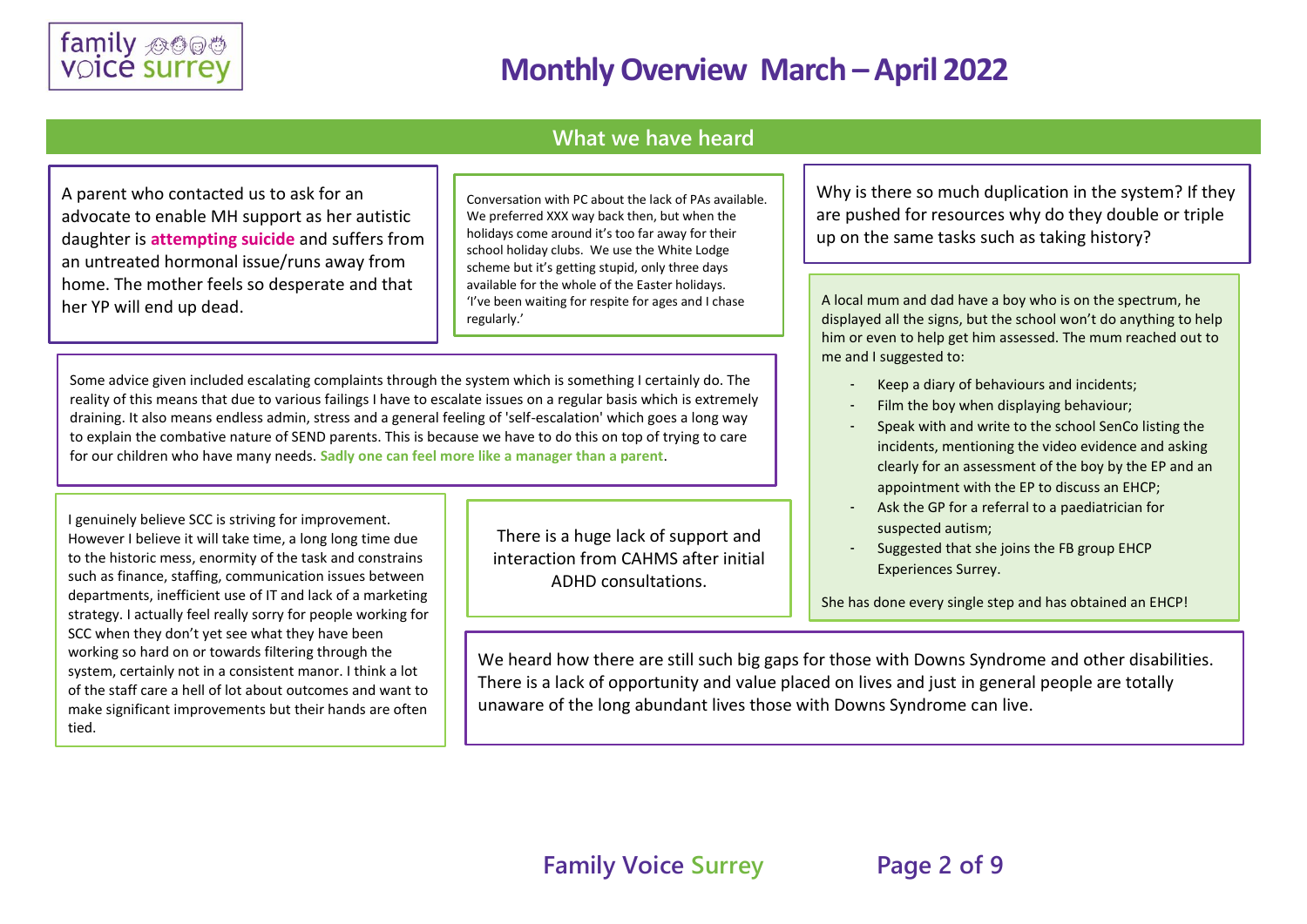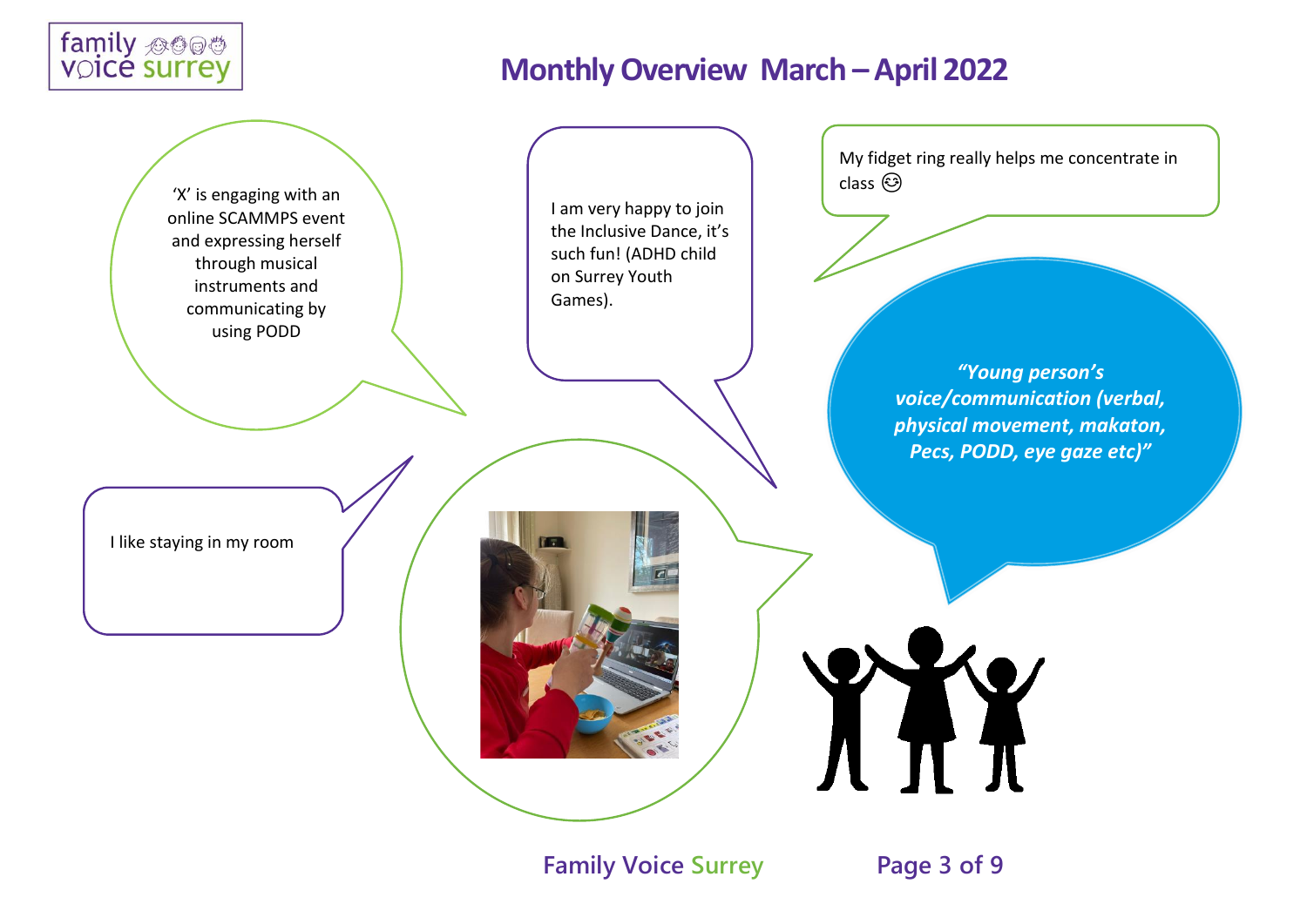

### **Parent Carer quotes**

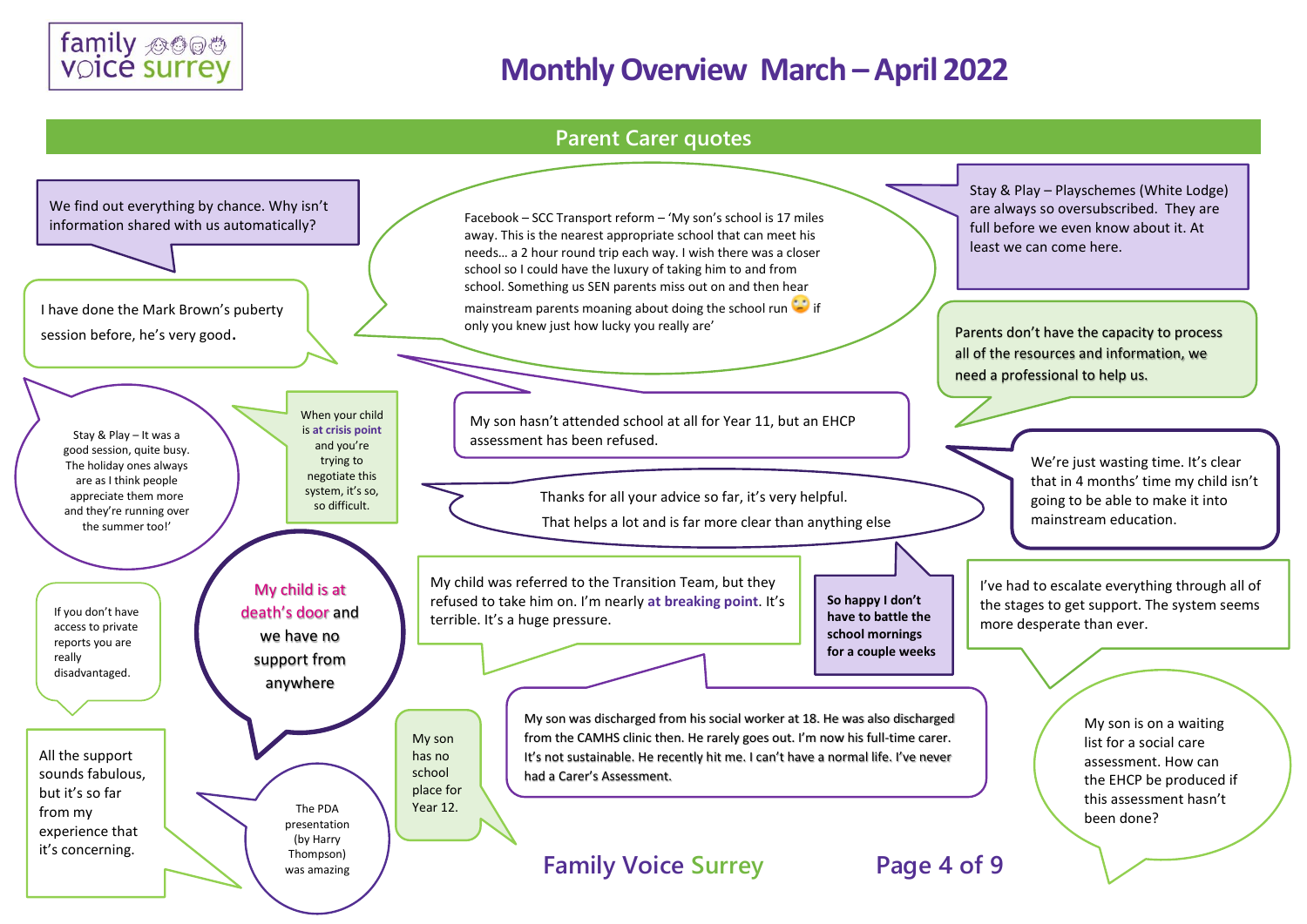

#### **Events** ■ 雦 **iii iii**  $22<sup>nd</sup> March$  Preparing for Adulthood – A Co-Production  $40$  4<sup>th</sup> April Dad's Event - Communicating with ND teenagers 22 Session with Surrey CC and parent carers to develop a new brochure for families, young people and professionals  $22^{nd}$  March ASD/ADHD Group 21 6<sup>th</sup> April General Chat 1 and 1 and 1 and 1 and 1 and 1 and 1 and 1 and 1 and 1 and 1 and 1 and 1 and 1 and 1 and 1 and 1  $23^{rd}$  March | Harry Thompson – Journey into a PDA Mind  $31$  | 11<sup>th</sup> April | 16+ group (extended to 13+ for this session): 11 webinar 'Transition to Adult Social Care' 24<sup>th</sup> March Mindfulness Parenting 23

\* Where registered members have not been able to attend (usually due to caring responsibilities, they often have access to recordings or slides.

### **Participation work**

### **Project update**

| <b>Project</b>               | <b>Update</b>                                                                                                                                                                                                                                                                                                                                                                                                               |
|------------------------------|-----------------------------------------------------------------------------------------------------------------------------------------------------------------------------------------------------------------------------------------------------------------------------------------------------------------------------------------------------------------------------------------------------------------------------|
| <b>Alternative Provision</b> | Please keep sending in your questions and experiences around alternative provision and EOTAS so that we can share with the local<br>authority to develop guidance for families around this. You can send them to Leanne – leanne.h@familyvoicesurrey.org                                                                                                                                                                    |
| <b>EBSNA</b>                 | We are delighted to be working with Surrey Youth Focus on the analysis of data of the recent EBSNA survey which we had an<br>overwhelming response. We hope to be able to present this to families along with various teams within the local authority in the very<br>near future. We will then be moving onto the second stage of our survey which is gathering your experiences on EBSNA. More details to<br>follow soon. |
| <b>EHCP Process</b>          | We hope you are finding the bite sized videos useful. EHCP Processes: Role Of A Case Officer,<br>https://www.youtube.com/watch?v=OgdmPdTe4g8 https://www.youtube.com/watch?v=8F51rZ3sGrE                                                                                                                                                                                                                                    |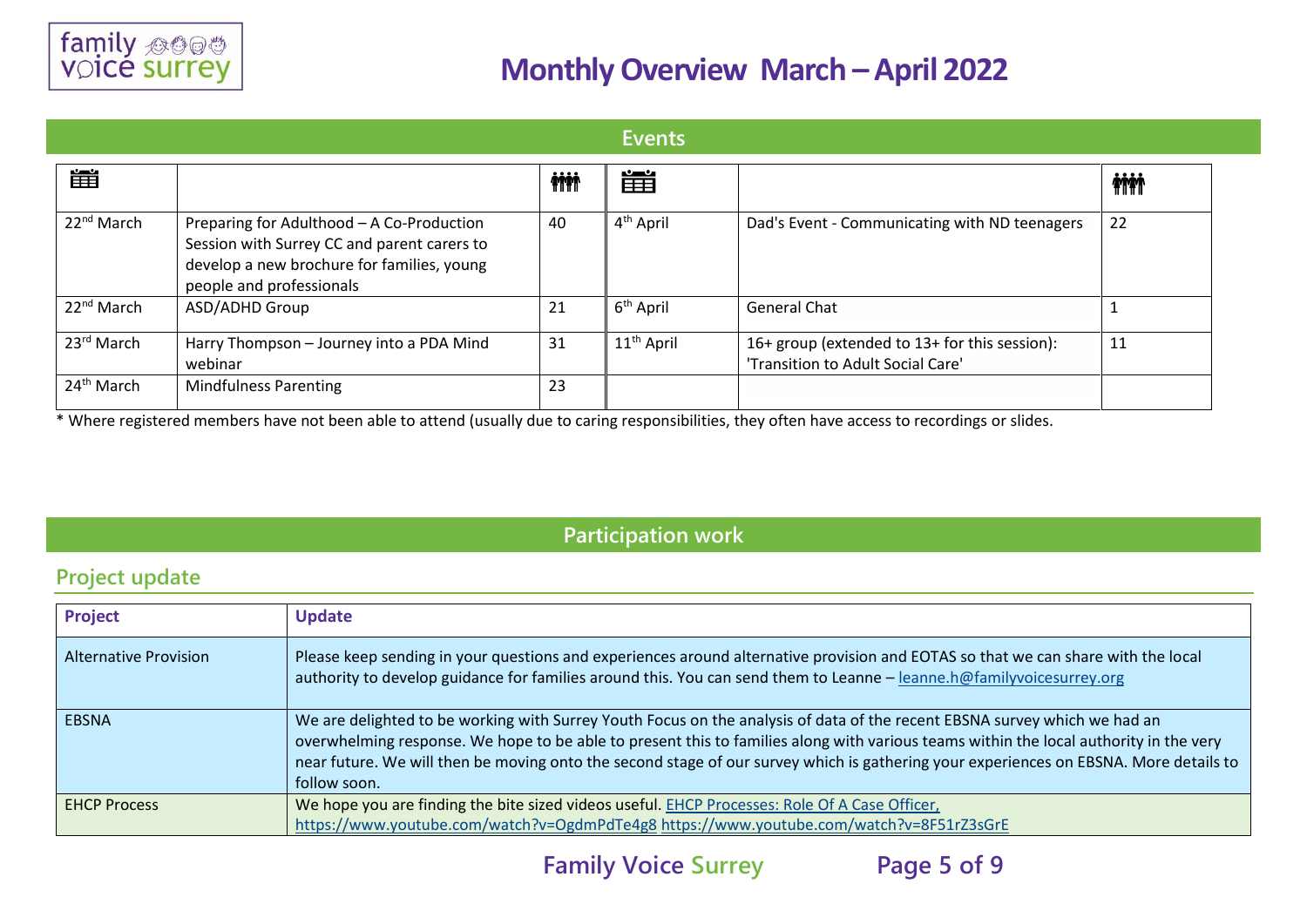

|                                                | We have 2 more that we will be able to share with you soon on the EHCP application and process. We are recording EHCP – the draft<br>plan and annual reviews in April and May. Please do send your comments or questions into us - do the videos match your own<br>experiences? You can email Leanne - leanne.h@familyvoicesurrey.org                                                                                                                                                                                                                                                                                                                  |
|------------------------------------------------|--------------------------------------------------------------------------------------------------------------------------------------------------------------------------------------------------------------------------------------------------------------------------------------------------------------------------------------------------------------------------------------------------------------------------------------------------------------------------------------------------------------------------------------------------------------------------------------------------------------------------------------------------------|
| <b>SEND Admissions / Key Stage</b><br>Transfer | We are aware that there are still families who still haven't received a name placement for September. We will continue to work with the<br>admissions team to get updates and track progress on this.                                                                                                                                                                                                                                                                                                                                                                                                                                                  |
| <b>Preparing for Adulthood</b>                 | Thank you to those of you who inputted into the recent co-production sessions for the development of a new PFA brochure. There will<br>be a further opportunity to feed your views into this in June/July time we will update you once we have the dates.<br>We had a great session in our post 16 group this month where the SEND team came along to speak with families. We are delighted to be<br>welcoming Eamonn Gilbert to talk about vocational pathways to our post 16 group which has been extended to 13+ for this event. It will<br>be on Monday 9th May at 6.30pm please email Gretta - tandrige@familyvoicesurrey.org to book your place. |
| <b>Short Breaks</b>                            | Most Short Breaks providers have now opened their summer booking windows, all information can be found on the Short Breaks Visual<br>that is on the FVS facebook page. All providers require a registration process to be completed before bookings can be made so please<br>look at the sign up process to avoid disappointment                                                                                                                                                                                                                                                                                                                       |
| <b>Local Offer</b>                             | The Local Offer continue to update the sections on their website to ensure the information is accurate, useful and easy to understand<br>and navigate. They would love to hear from families about their feedback and what they would like to be included. Please contact<br>kate.g@familyvoicesurrey.org if you would like to be involved                                                                                                                                                                                                                                                                                                             |
| Health                                         | Following the success of the swimming trial in Spelthorne Leisure Centre, they have now started the trial in Sunbury Leisure Centre.<br>Places are very limited so please contact Leanne Rodriguez-Reid with enquires LeanneRodriguez@everyoneactive.com                                                                                                                                                                                                                                                                                                                                                                                               |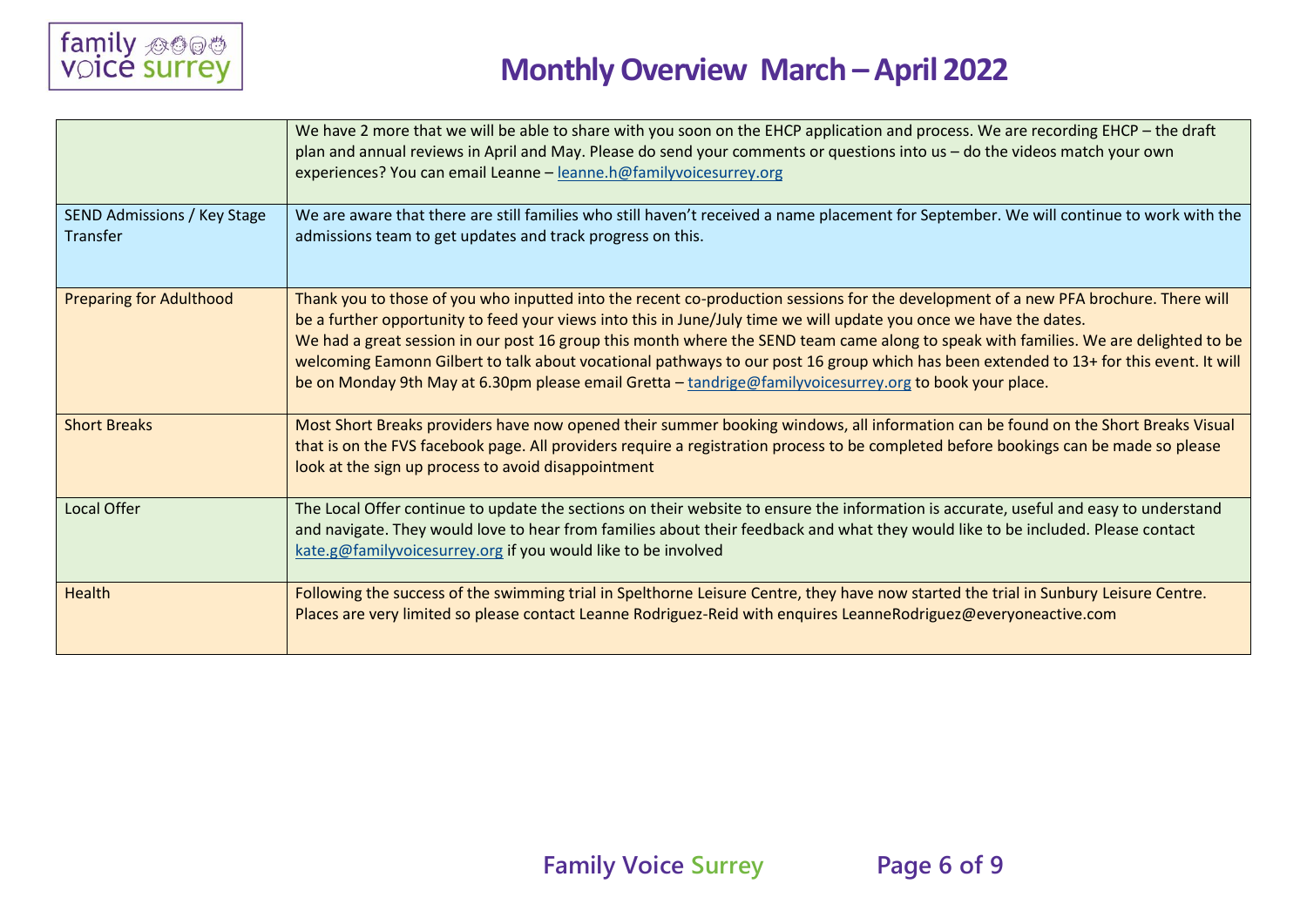

### **Meetings attended**

| Project                   | <b>Information</b>                          |
|---------------------------|---------------------------------------------|
| Inclusion                 | <b>Outcomes First Consortium</b>            |
| <b>PFA</b>                | Keyworker Project                           |
| <b>EHCP Process</b>       | <b>SEND Admissions Meeting</b>              |
| Autism                    | <b>Autism Strategy Meeting</b>              |
| Inclusion                 | Safety Valve Briefing                       |
| <b>EHCP Process</b>       | <b>EHCP Video recordings</b>                |
| PFA                       | <b>Shared Lives Recording</b>               |
| Autism                    | <b>Education and PFA workstream</b>         |
| Autism                    | Workstream Lead meeting                     |
| <b>EHCP Process</b>       | <b>EHCP Paperwork meeting</b>               |
| Autism                    | Ambitious about Autism meeting              |
| <b>Direct Payments</b>    | Direct Payments strategy meeting            |
| <b>Short Breaks</b>       | Summer planning email                       |
| <b>EWMH</b>               | <b>Safety Value Briefing</b>                |
| <b>Social Care</b>        | Social Care mapping meeting                 |
| Health                    | Active Surrey training meeting              |
| Direct payments           | Co-production reflections workshop          |
| <b>EWMH</b>               | ND friendly schools meeting                 |
| Local Offer               | Website video update meeting                |
| <b>EWMH</b>               | ND bi weekly call                           |
| Health                    | Spelthorne Leisure centre swimming meeting  |
| Autism                    | PBS conversation with Conveners,            |
| <b>FVS &amp; Partners</b> | Regular conversations with Julia Katherine, |
| Self Evaluation           | <b>SEND Strategy Steering Board</b>         |
| <b>FVS &amp; Partners</b> | Safety Valve Agreement Briefing,            |
| <b>EHCP Process</b>       | EHCP Safeguarding audit briefing,           |
| <b>EHCP Process</b>       | New EHCP template briefing,                 |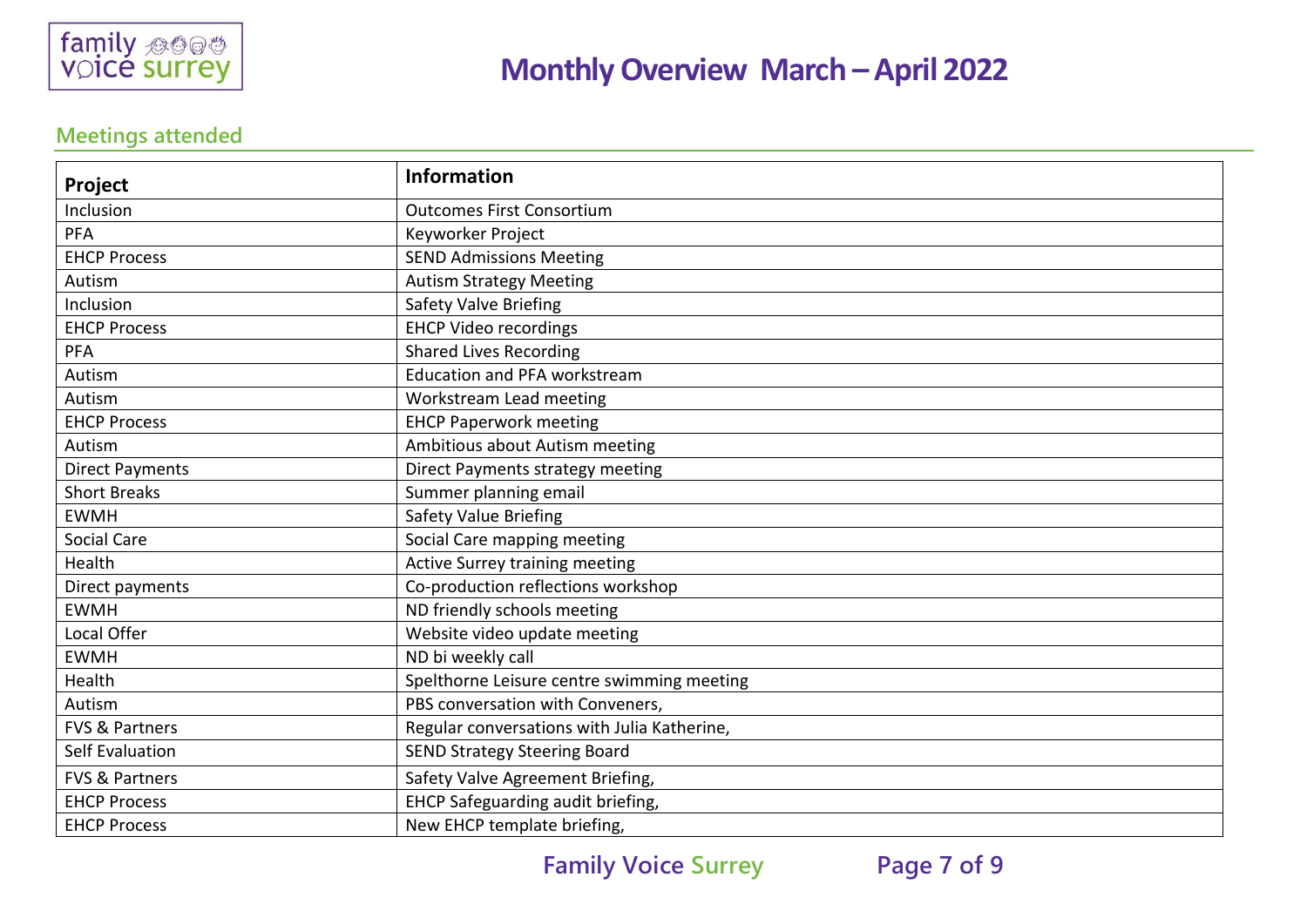

| <b>FVS &amp; Partners</b> | Quarterly meeting with elected members                       |
|---------------------------|--------------------------------------------------------------|
| Self Evaluation           | Inspection preparation                                       |
| <b>FVS &amp; Partners</b> | Children's select committee                                  |
| <b>FVS &amp; Partners</b> | Interview panel for SE Education & Inclusion Service Manager |
| <b>FVS &amp; Partners</b> | Dave Hill memorial service                                   |

### **Glossary**

| <b>SEND</b>                            | special educational needs and disability                                                                                                         | <b>Schools forum</b> | A representative body of schools who discuss and<br>make decisions about schools funding. FVS is the<br>SEND representative on the forum |
|----------------------------------------|--------------------------------------------------------------------------------------------------------------------------------------------------|----------------------|------------------------------------------------------------------------------------------------------------------------------------------|
| <b>NNPCF</b>                           | National network of parent carer forums                                                                                                          | <b>EHCP</b>          | Education, health and care plan                                                                                                          |
| <b>Alternative</b><br><b>Provision</b> | Education not provided in a school. Includes A2E,<br>hospital school, virtual school, PRU, home tutors and<br>more                               | <b>Local Offer</b>   | Most often used to refer to the website that gives<br>information on SEND provision in Surrey                                            |
| <b>UVP</b>                             | User voice and participation team. A SCC team that<br>specialises in hearing the voice of young people in<br>care, using CAMHS and with SEND     | <b>DCS</b>           | Director for Children's Services                                                                                                         |
| DfE/NHSE                               | Department for Education, NHS England                                                                                                            | <b>SaBP</b>          | Surrey and Borders Partnership Trust deliver the<br>mental health and neurodevelopmental assessment<br>services                          |
| LD & ASD<br>programme board            | Discuss is a broad range of issues affecting children,<br>young people and adults with learning disabilities<br>and or autism spectrum disorders | <b>DA</b>            | Domestic abuse                                                                                                                           |
| <b>SEMH</b>                            | Social, emotional and mental health                                                                                                              | <b>DCO</b>           | <b>Designated Clinical Officer</b>                                                                                                       |
| <b>CwD</b>                             | Children with disabilities social care team                                                                                                      | <b>SWP</b>           | Surrey Wellbeing Partnership                                                                                                             |
| <b>NEET</b>                            | Not in education, employment or training                                                                                                         | <b>SSCP</b>          | Surrey Safeguarding Children's Partnership                                                                                               |